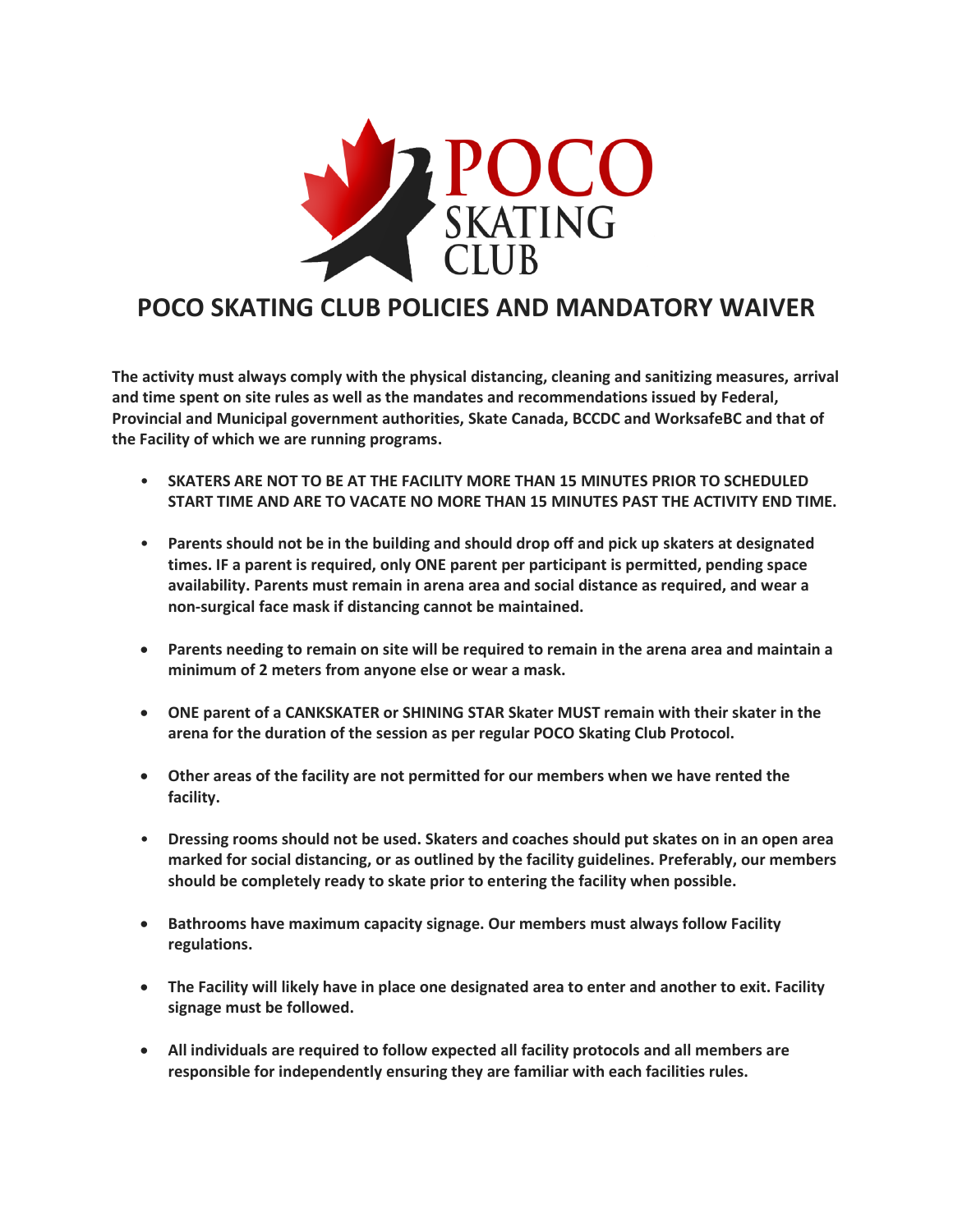- **Athletes please ensure hand sanitization and washing are done when entering and before leaving the facility.**
- **Programming at this time is limited. Activities permitted by the facility and Skate Canada may change and we will adhere to the most recent guidance as we are able to do so safely. The Facility maximum capacity mandates will apply.**
- **Activities are limited to practice and private lessons or lessons with small groups. If lessons with small groups occur, social distancing measures must be followed.**
- **We will have only 1 person operating the music equipment, video, harness or any other teaching aids.**
- **Circuits and games will follow Skate Canada physical distanced requirements.**
- **Used facial tissue and/or Kleenex must go directly into the garbage can after use. No used tissues allowed on the rink boards.**
- **Capacity for sessions is every changing and is restricted by users including that of coaches, volunteers and skaters. Group capacity also can include parent observers on site. For our purposes we will follow the guidelines in place by the Facility and Skate Canada, who also designate there decisions around that of public health authorities and Government agents).**
- **If any Governing body states that PPE is required or requested, we will follow suit. In this case, all members must be compliant with the requested regulations or be refused participation. In any lesson format where close contact may be a concern, PPE is mandatory. For example all coaches and PA assistants in a Canskate session must comply with safety standards outlined by Skate Canada and wear masks, gloves and maintain hygiene at all times.**
- **Our Club is responsible for cleaning the areas of which we use, including that of benches, score clock controls and of course our own equipment. We will provide cleaners, and expect all parents remaining on site will clean their bench area with designated cleaners prior to the session ending.**
- **Coaches and designated volunteers will clean all club used materials at the end of each session.**

**\*This will be altered if and when as directed by the Provincial Health Authority, Skate Canada or the Arena Facility Requirements change.** 

**Skaters, coaches and program staff may not participate if they:**

- **Exhibit any COVID-19 symptoms, such as a fever, cough, difficulty breathing, or other symptoms identified by health experts.**
- **Have been in contact with someone with COVID-19 in the last 14 days.**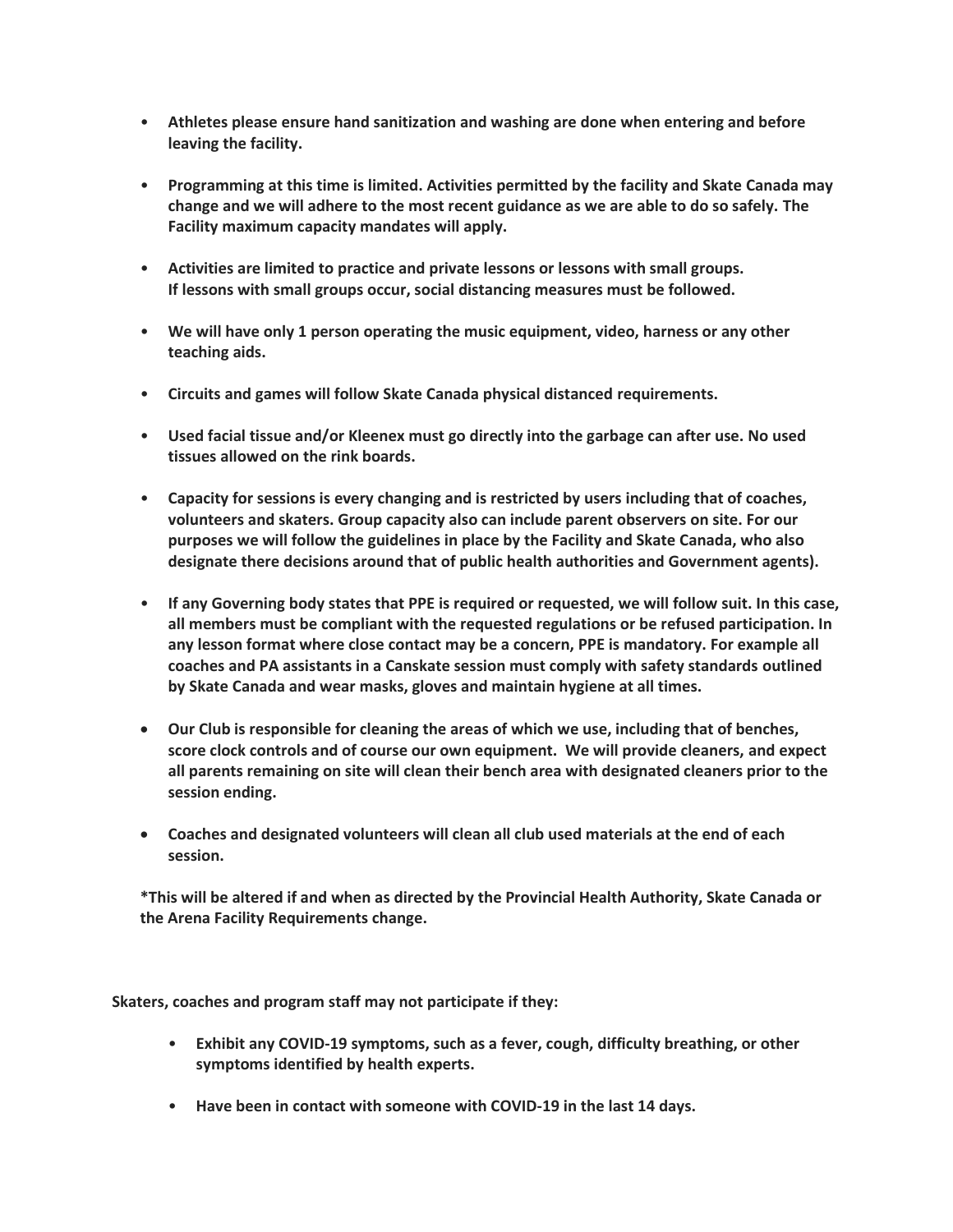- **Are considered vulnerable or at risk (elderly individuals, immunosuppressed persons, Individuals suffering from serious health problems, notably high blood pressure, pulmonary diseases, diabetes, obesity and asthma).**
- **1. Inform**

**an individual in a position of authority (coach, club administrator) immediately if you feel any symptoms of COVID-19 such as fever, chills, cough, shortness of breath, sore throat and painful swallowing, stuffy or runny nose, loss of sense of smell, headache, muscle aches, fatigue and loss of appetite.**

- **2. Assessment:**
	- **a. Participants must have a daily verbal screening for symptoms upon arrival at the entrance of the facility.**
	- **b. Administrators/coaches will visually monitor participants to assess any early warning signs as to the status of their health and to touch base on how they are regarding their personal safety throughout the workday/practice/activity.**
	- **c. If Participants are unsure please have them use the self-assessment tool https://bc.thrive.health/covid19/en or through the COVID-19 BC Support App self-assessment tool, or by calling 8-1-1**
- **3. If a Participant is feeling sick with COVID-19 symptoms:**
	- **a. They should remain at home and contact Health Link BC at 8-1-1.**
	- **b. If they feel sick and /or are showing symptoms while at work/practice/activity, they should be sent home immediately and have them contact 8-1-1 or a doctor for further guidance.**
	- **c. No Participant may participate in a practice/activity if they are symptomatic.**
- **4. If a Participant tests positive for COVID-19:**
	- **a. The Participant will not be permitted to return to the workplace/practice/facility until they are free of the COVID-19 virus as verified by a medical professional.**
	- **b. Any Participants who work/practice closely with the infected participant will also be removed from the workplace/practice/facility for at least 14 days to ensure the infection does not spread further.**
	- **c. Close off, clean and disinfect their work/practice/facility area immediately and any surfaces that could have potentially be infected/touched.**
	- **d. If any participant tests positive, the club/skating school must inform the BC/YK Section Office of the test positive case by emailing bcyksection@skatinginbc.com**
- **5. If a Participant has been tested and is waiting for the results of a COVID-19 Test**
	- **a. As with the confirmed case, the Participant must be removed from the workplace/practice/facility.**
	- **b. The Public Health Agency of Canada advises that any person who has even mild symptoms to stay home and call the public health authority of B.C.**
	- **c. Other Participants who may have been exposed will be informed and removed from the workplace/practice/activity for at least 14 days or until the diagnosis of COVID-19 is ruled out by health authorities.**
	- **d. The workspace/practice/activity space will be closed off, cleaned, and disinfected immediately and any other surfaces that could have potentially been infected/touched.**
- **6. If a Participant has come in to contact with someone who is confirmed to have COVID-19**
	- **a. Participants must advise their coach/club administrator if they reasonably believe**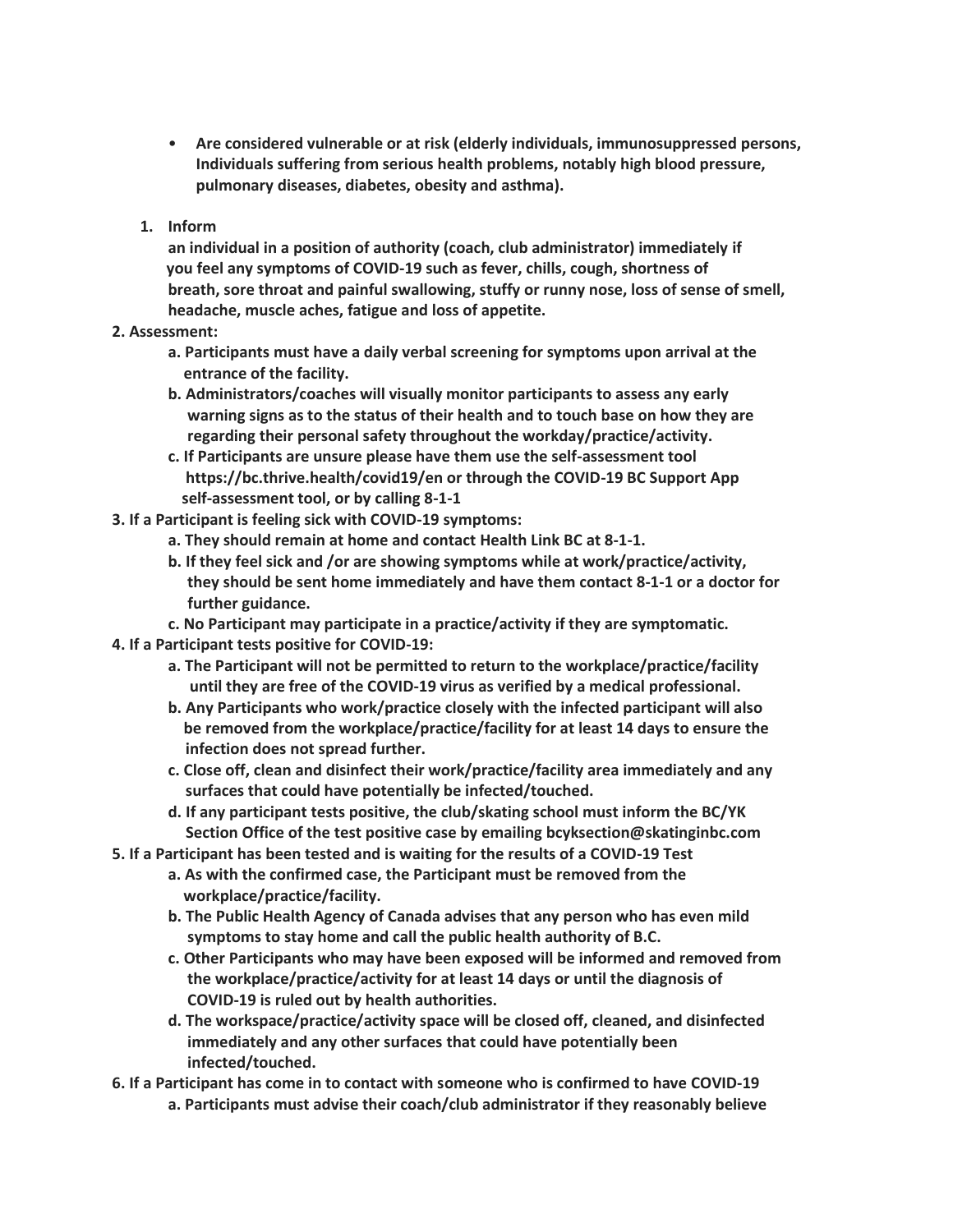**they have been exposed to COVID-19.**

- **b. Once the contact is confirmed, the Participant will be removed from the workplace/practice/activity for at least 14 days or as otherwise directed by public health authorities. Participants who may have come into close contact with the Participant will also be removed from the workplace/practice/activity for at least 14 days.**
- **c. The workspace/activity area will be closed off, cleaned, and disinfected immediately, and any other surfaces that could have potentially been infected/touched.**
- **7. Quarantine or Self-Isolate if:**
	- **a. Any Participant or someone from your household who has travelled outside of Canada within the last 14 days is not permitted to enter any part of the facility and must quarantine and self-isolate.**
	- **b. Any Participant who has a member of their household that has travelled outside of Canada within the last 14 days is not permitted to enter any part of the facility and must quarantine and self-isolate.**
	- **c. Any Participant with any symptoms of COVID-19 is not permitted to enter any part of the facility and must quarantine and self-isolate.**
	- **d. Any Participant from a household with someone showing symptoms of COVID-19 is not permitted to enter any part of the facility and must quarantine and self-isolate.**
	- **e. Any Participant who is in quarantine or self-isolating as a result of contact with an infected person or in families who are self-isolating, is not permitted to enter any part of the facility.**

**All of our policies are in line and adhere to all regulations of the Public Health Authority, WorksafeBC, Skate Canada, and any facility we practice at. We and will adhere to the Facility Safety Plan.** 

# **RESOURCES:**

<https://www.viasport.ca/>

[https://www.skatinginbc.com/sites/default/files/news/resources/skate-canada-bc/yk-covid-19](https://www.skatinginbc.com/sites/default/files/news/resources/skate-canada-bc/yk-covid-19-information/bcyksectionreturntoplayforfigureskatingguidelines080620.pdf) [information/bcyksectionreturntoplayforfigureskatingguidelines080620.pdf](https://www.skatinginbc.com/sites/default/files/news/resources/skate-canada-bc/yk-covid-19-information/bcyksectionreturntoplayforfigureskatingguidelines080620.pdf)

<https://bc.thrive.health/>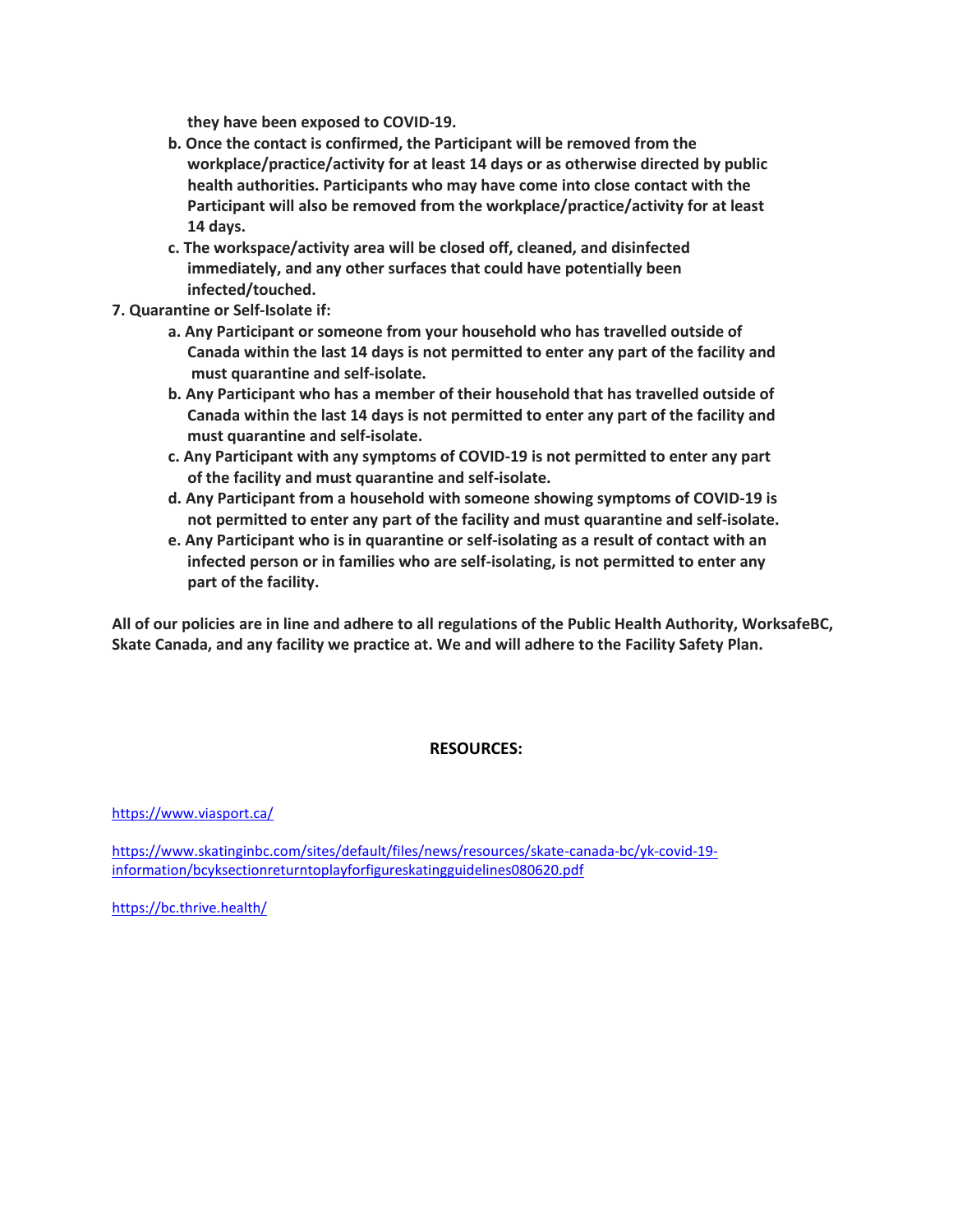# **Assumption of Risk and Waiver**

#### **PLEASE READ CAREFULLY:**

#### **1. ACKNOWLEDGMENT OF INHERENT RISK**

I understand that participation in skating, figure skating, and any other sporting activities listed in the enclosed appendix (hereinafter the "Sports Activity") is voluntary, and involves inherent risk during participation, including the risk of possible accidents, physical injury, or exposure to the COVID-19 virus or other infections or infectious diseases as a result of attending training, club events or competitive events. I freely accept and fully assume all such risks, dangers and hazards, including but not limited to personal injury, disease transmission, death, property damage or loss, resulting from my participation. I have carefully considered the risks involved, and I have full confidence that reasonable precautions will be taken to ensure the safety and well-being of myself (or my son/daughter/ward).

# **2. WAIVER**

I do for myself (or my child), and our respective heirs, executors, administrators, successors and assigns, hereby waive, release, and forever discharge Skate Canada and/or [Skate Canada BC/YK Section], [all Regions of Skate Canada BC/YK Section], POCO Skating Club, their officers, partners, agents, employees, servants, representatives, volunteers, coaches, officials, successors and assigns (the "Representatives") of and from any actions, causes of action, complaints, demands and claims or any recourse whatsoever ("Claims") that I have or may have in the future in any way connected with my (or my child's) participation in the Sports Activity contemplated herein, whether in law or in equity, in respect of personal injury, illness or disease transmission, loss of life, or property damage of any kind or nature, and I do hereby discharge the Representatives from any such liability. This includes negligence, breach of contract or breach of any statutory or other duty of care.

# **3. INDEMNIFICATION**

I further agree to fully indemnify and defend Skate Canada and/or [Skate Canada BC/YK Section], [all Regions of Skate Canada BC/YK Section], POCO Skating Club and any of their Representatives from and against any and all Claims brought against Skate Canada and/or [Skate Canada BC/YK Section], [all Regions of Skate Canada BC/YK Section], POCO Skating Club and any of their Representatives, including all related costs and expenses, and against any loss, costs, damages, or expenses which Skate Canada and/or [Skate Canada BC/YK Section], [all Regions of Skate Canada BC/YK Section], POCO Skating Club and any of their Representatives may sustain, suffer, incur, or be liable for resulting from, arising from, or in any way related to my (or my son/daughter/ward's) participation in the Sports Activity. I also agree and undertake not to make any claim or take any proceedings against the Representatives set out above, or any other person or corporation which might claim contribution or indemnity under the provisions of any statute or otherwise from the Representatives set out above.

# **4. SEVERABILITY**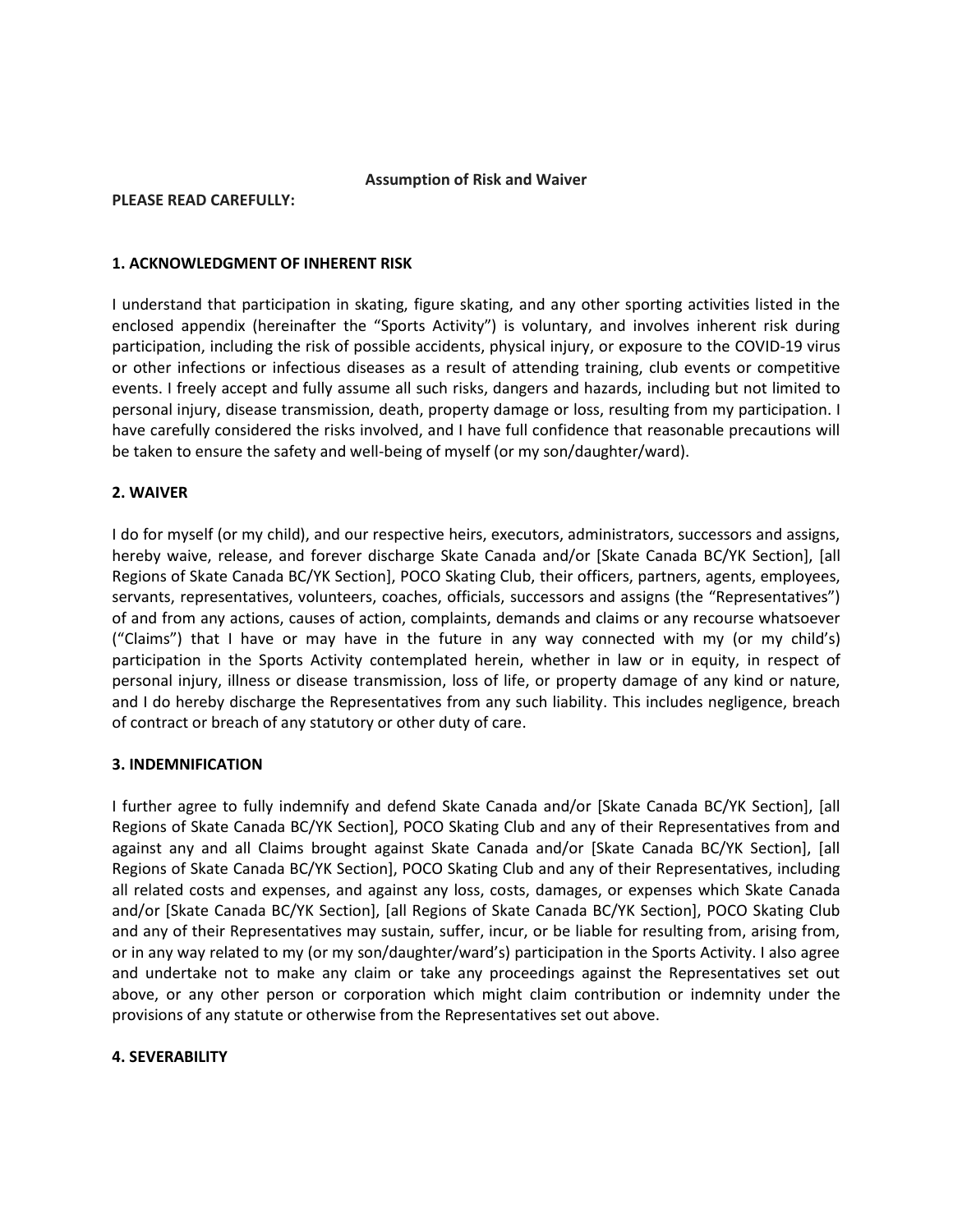The provisions of this Assumption of Risk and Waiver shall be deemed severable and if any provision or portion thereof is held invalid, illegal or unenforceable for any reason, the remainder shall not thereby be invalidated, but shall remain in full force and effect.

**Acknowledgement:** I am aware of the nature and effect of this Assumption of Risk and Waiver and I fully understand all of the terms and conditions above. I understand that I have given up substantial rights by signing this Assumption of Risk and Waiver and I am signing it freely and voluntarily without inducement.

**Parent/Guardian**: I certify that I am the parent or legal guardian of the participant named below and that I am entitled to his or her custody and control. I understand the aforesaid inherent risks that could arise from these activities, I grant permission for my son/daughter/ward to participate in the Sports Activity and other activities incidental thereto and I execute this Assumption of Risk and Waiver on behalf of myself and my son/daughter/ward.

| *All participants must sign this form regardless of age of the participant*                                                                                                                                              |  |
|--------------------------------------------------------------------------------------------------------------------------------------------------------------------------------------------------------------------------|--|
|                                                                                                                                                                                                                          |  |
|                                                                                                                                                                                                                          |  |
| Date (D/M/Y): _____ /_____ /_____                                                                                                                                                                                        |  |
| *Parent/Guardian must also sign if participant is under the age of 19*                                                                                                                                                   |  |
|                                                                                                                                                                                                                          |  |
| <b>Health Screening Questionnaire</b>                                                                                                                                                                                    |  |
| This questionnaire must be completed by each individual daily prior to participation<br>in each club activity.                                                                                                           |  |
| This questionnaire may be completed verbally.<br>The answer to all questions must be "No" in order to participate in each club activity.<br>PLEASE do NOT come to skating if you can answer YES to ANY of the questions. |  |

Participant Name:\_\_\_\_\_\_\_\_\_\_\_\_\_\_\_\_\_\_\_\_\_\_\_\_\_\_\_\_\_\_\_ Date:

**1. Do you have a fever? (a temperature of 37.8C or higher)**Yes  $[7]$  No  $[7]$